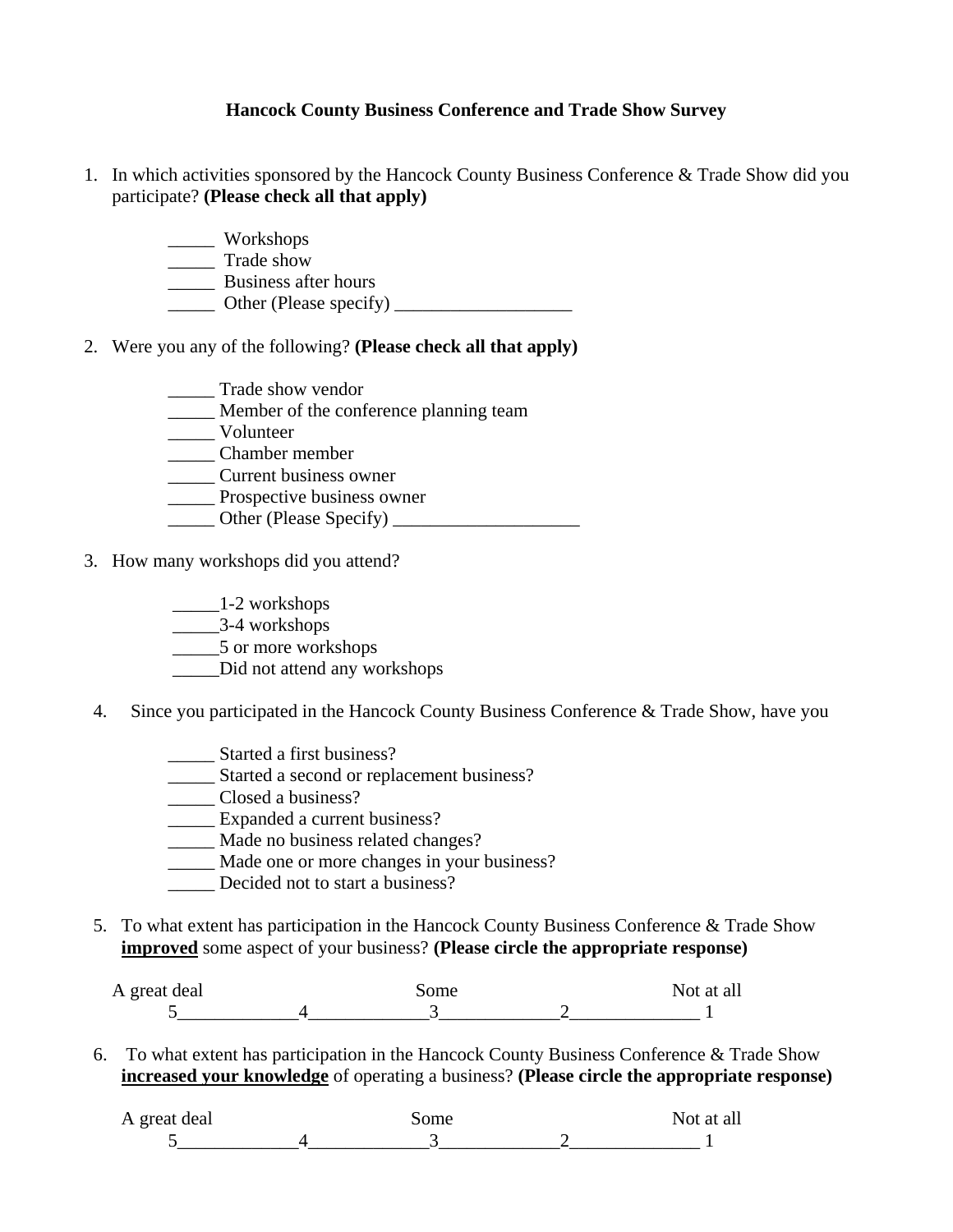7. If participating in the Hancock County Business Conference & Trade Show has helped you increase your knowledge, how have you used this knowledge after the conference ended? **(Please check all that apply)**

Business Planning Changes

- \_\_\_\_\_\_\_ Wrote a business plan for the first time
- \_\_\_\_\_\_\_ Revised my business plan
- **\_\_\_\_\_\_** Developed new business goals
- \_\_\_\_\_\_\_ Contacted a business assist agency or organization
- \_\_\_\_\_\_\_ Conducted market research
- \_\_\_\_\_\_\_ Have a better understanding of the local economy
- Developed new ideas for my business

## Marketing Changes

- \_\_\_\_\_\_\_ Developed a brochure for the first time
- **EXECUTE:** Revised my brochure
- \_\_\_\_\_\_\_ Have business cards for the first time
- **\_\_\_\_\_\_\_\_\_** Revised my marketing materials
- \_\_\_\_\_\_\_ Developed new Web site
- \_\_\_\_\_\_\_ Now use social media as a marketing tool
- **Developed a brand for my business**
- \_\_\_\_\_\_\_ Developed marketing strategies
- Networked more with other business owners

Financial/Legal Changes

- **EXECUTE:** Presented a business plan to a financial institution
- Lecustveed a bank loan If yes, how much?
- \_\_\_\_\_\_\_ Changed my legal form of business ownership (i.e., proprietorship to corporation, etc.)
- \_\_\_\_\_\_\_ Obtained business insurance
- \_\_\_\_\_\_\_ Contacted the Small Business Advocate's office

## Business Management Changes

- \_\_\_\_\_\_\_ Enrolled in or taken a business management workshop/class
- \_\_\_\_\_\_\_ Revised my record keeping system
- \_\_\_\_\_\_\_ Established a new pricing policy
- \_\_\_\_\_\_\_ Improved cash flow management
- \_\_\_\_\_\_\_ Increased computer applications
- \_\_\_\_\_\_\_ Improved customer service
- \_\_\_\_\_\_\_ Improved financial management
- \_\_\_\_\_\_\_ Improved time management
- \_\_\_\_\_\_\_ Achieved better balance between family and business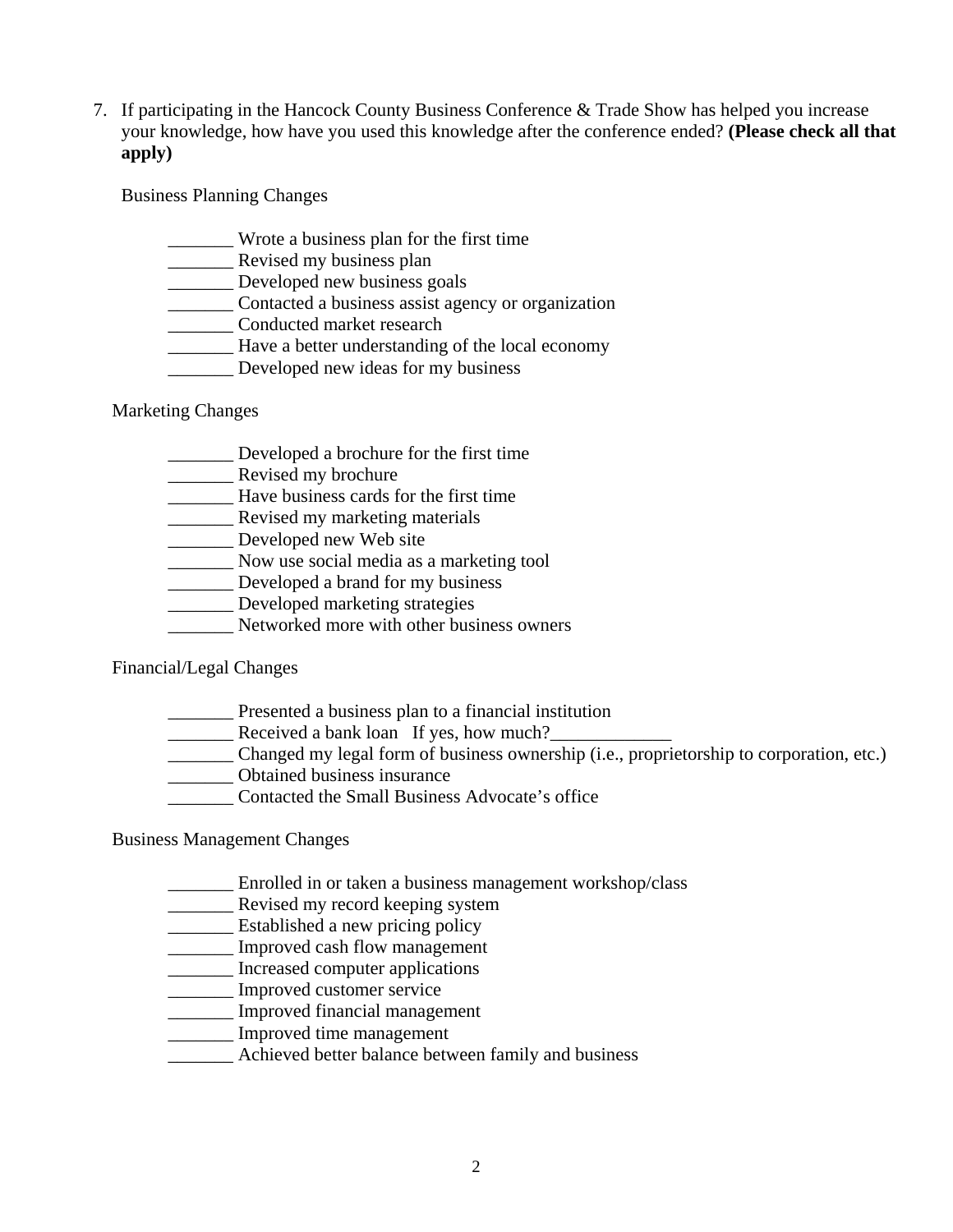## Other Changes

- \_\_\_\_\_\_\_ Attended a local Tri County Workforce Board meeting \_\_\_\_\_\_\_ Utilized workforce resources and services \_\_\_\_\_\_\_ Joined a business association \_\_\_\_\_\_\_ Joined local chamber of commerce **EXECUTE:** Shared what I learned with others \_\_\_\_\_\_\_ Other (please list) \_\_\_\_\_\_\_\_\_\_\_\_\_\_\_\_\_\_\_\_\_\_\_\_\_\_\_\_\_\_\_\_\_\_\_
- 8. If participating in the Hancock County Business Conference & Trade Show has improved your business knowledge, how did it affect your business? **(Please check all that apply)**

| Made more effective decisions                            |  |
|----------------------------------------------------------|--|
| $\frac{1}{2}$                                            |  |
| Improved efficiency; Please explain _                    |  |
| Hired employees; How many? Full-Time<br>and/or Part-Time |  |
| Increased annual profits; How much? ______%              |  |
| Reduced business management risks                        |  |
| Reduced annual costs; How much? \$<br>and/or<br>$\%$     |  |
| Started a business                                       |  |
| Helped you stay in business                              |  |
| Reconsidered my business plans                           |  |
| Expanded my business Please describe                     |  |

9. Please place a value on the knowledge and skills you acquired as a result of participating in the Hancock County Business Conference & Trade Show.

| $$1-$ \$500       | $$2,001 - $2,500$ | \$4,001-\$4,500               |
|-------------------|-------------------|-------------------------------|
| \$501-\$1,000     | $$2,501 - $3,000$ | \$4,501-\$5,000               |
| $$1,001 - $1,500$ | $$3,001 - $3,500$ | other amount (please specify) |
| $$1,501 - $2,000$ | \$3,501-\$4,000   |                               |

10. Please share any comments or observations you have about how your participation in the Hancock County Business Conference & Trade Show has made a difference in your life or the life of your business.

\_\_\_\_\_\_\_\_\_\_\_\_\_\_\_\_\_\_\_\_\_\_\_\_\_\_\_\_\_\_\_\_\_\_\_\_\_\_\_\_\_\_\_\_\_\_\_\_\_\_\_\_\_\_\_\_\_\_\_\_\_\_\_\_\_\_\_\_\_\_\_\_\_\_\_\_

\_\_\_\_\_\_\_\_\_\_\_\_\_\_\_\_\_\_\_\_\_\_\_\_\_\_\_\_\_\_\_\_\_\_\_\_\_\_\_\_\_\_\_\_\_\_\_\_\_\_\_\_\_\_\_\_\_\_\_\_\_\_\_\_\_\_\_\_\_\_\_\_\_\_\_\_

\_\_\_\_\_\_\_\_\_\_\_\_\_\_\_\_\_\_\_\_\_\_\_\_\_\_\_\_\_\_\_\_\_\_\_\_\_\_\_\_\_\_\_\_\_\_\_\_\_\_\_\_\_\_\_\_\_\_\_\_\_\_\_\_\_\_\_\_\_\_\_\_\_\_\_